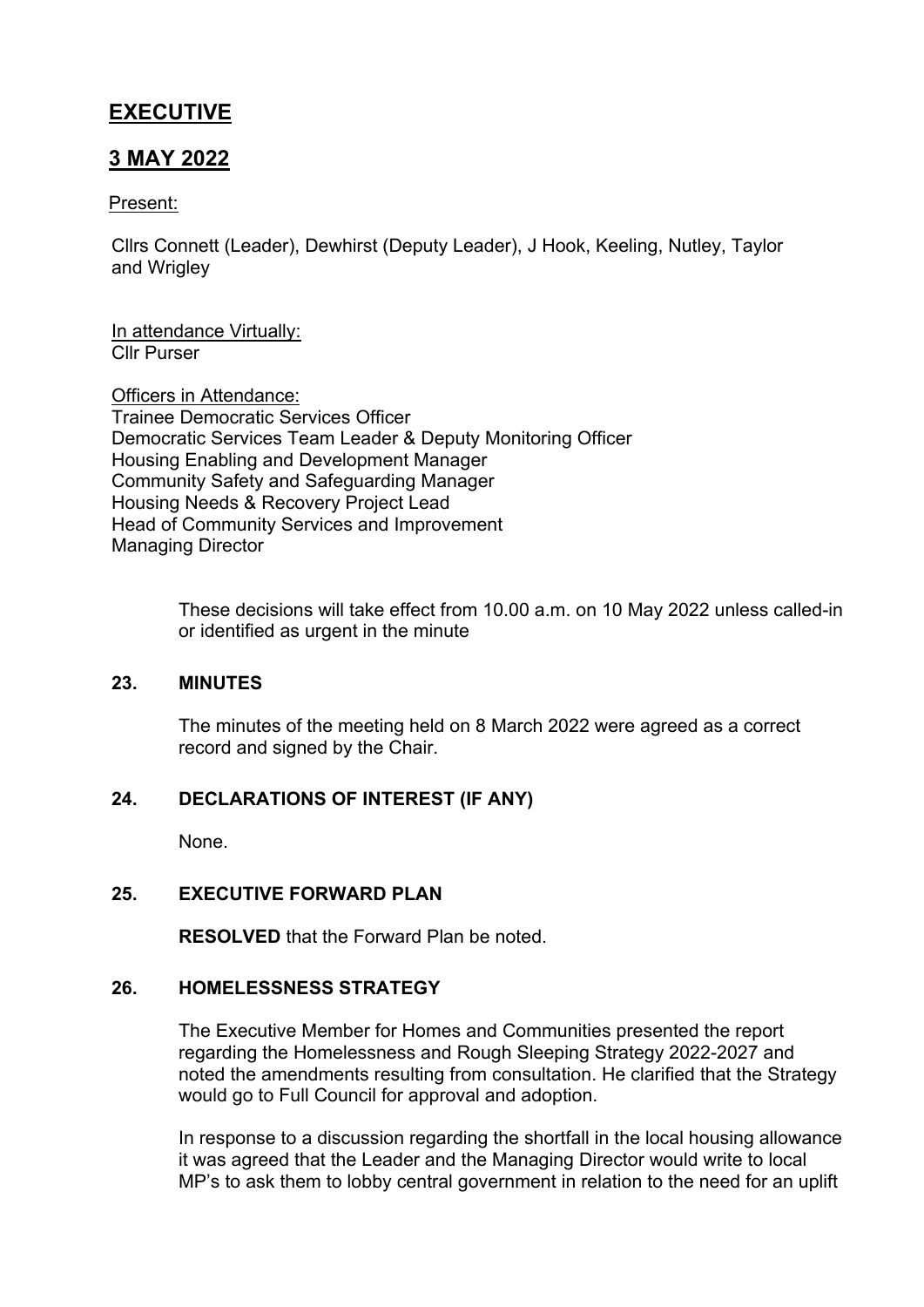to the local housing allowance to ensure that it adequately covered markets rents. This would also be copied to the Local Government Association.

**RECOMMENDED** to Full Council that it approves and adopts the Teignbridge Homelessness and Rough Sleeping Strategy 2022-2027, noting the feedback that has been provided via our 5 consultation exercises, which had enabled the Council to refine and improve the final version of the strategy which would be published in July of 2022.

The vote was unanimous.

### **27. TEIGNBRIDGE INFORMATION FOR TENANTS**

The Executive Member for Homes & Communities presented the report which sought approval for the Tenant's Handbook, associated policies and the Rent Setting Policy.

It was noted that on page 104 the tenants agreements should cover all utilities such as electricity, water and on page 109 regarding repairs there should be details of whom to contact.

**RESOLVED** that the Tenant's Handbook and associated policies to which it related and the Rent Setting Policy be approved.

The vote was unanimous.

#### **28. UNAUTHORISED ENCAMPMENTS POLICY**

The Executive Member for Homes & Communities presented the report which sought the adoption of an Unauthorised Encampment policy for Teignbridge District Council.

Following advice from members of the Teignbridge Gypsy and Traveller Forum the Community Safety and Safeguarding Manager notified Executive of two additions to the policy:-

- To change the wording in the procedure that relates to reporting antisocial behaviour to 'Any Anti-social behaviour concerns from those staying on the unauthorised encampment or from the local community should be reported to [communitysafety@teignbridge.gov.uk](mailto:communitysafety@teignbridge.gov.uk)'
- To consider placing a notice at any unauthorised encampments to notify the public that the Council was aware of the site. The notice would also direct the community and residents of the unauthorised encampments to where to report any concerns.

**RESOLVED** that the proposed Unauthorised Encampment Policy be adopted with the changes as follows:-

 To change the wording in the procedure that relates to reporting antisocial behaviour to 'Any Anti-social behaviour concerns from those staying on the unauthorised encampment or from the local community should be reported to community safety@teignbridge.gov.uk'